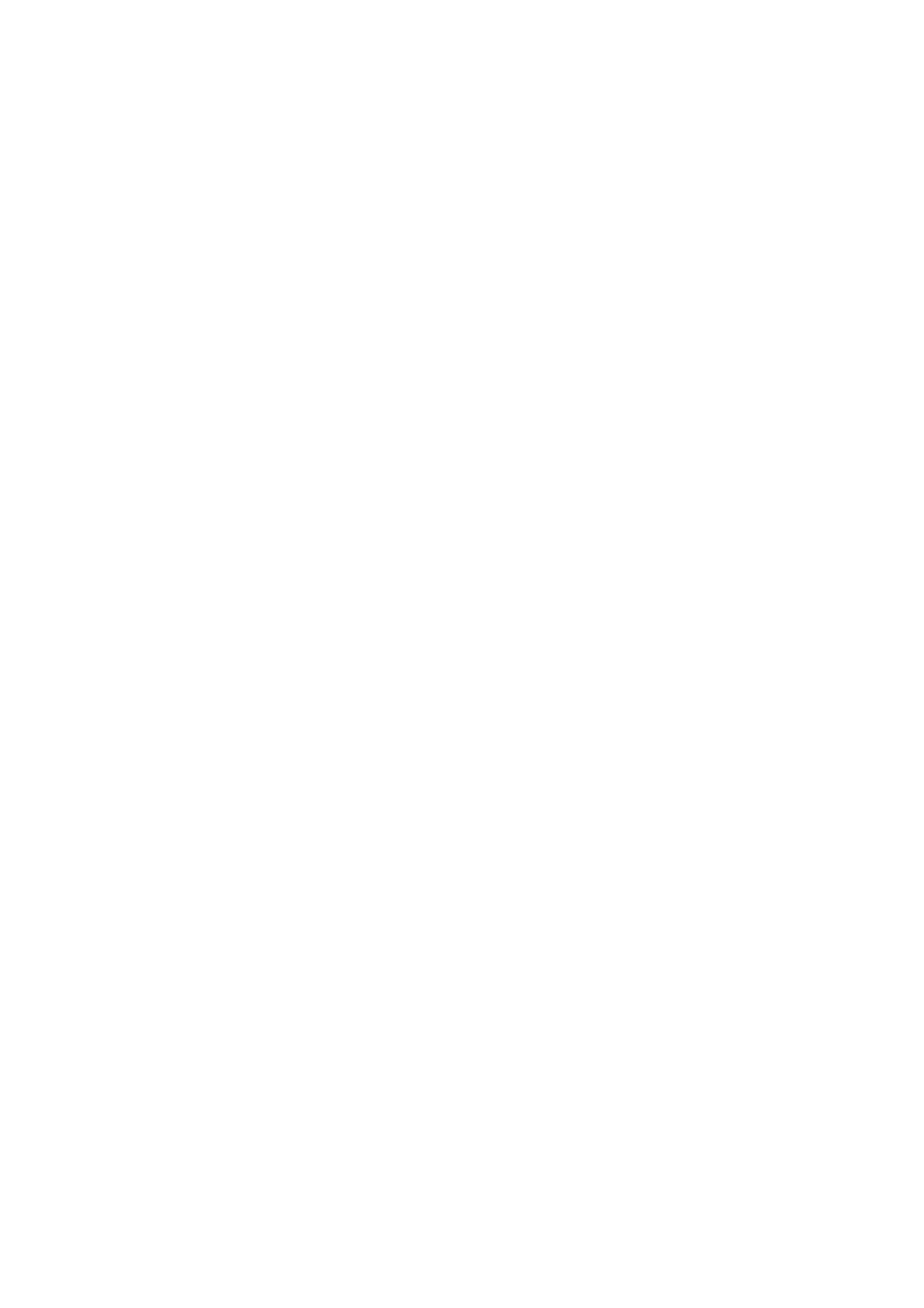# **Table of Contents**

| 1.4 |  |
|-----|--|

| 3. | <b>PRESENT INTERBANK EXCHANGE AND SETTLEMENT CIRCUITS  228</b> |        |  |     |
|----|----------------------------------------------------------------|--------|--|-----|
|    | <b>3.1</b><br>3.2                                              |        |  | 228 |
|    |                                                                |        |  |     |
|    |                                                                | 3.2.1  |  |     |
|    |                                                                | 3.2.2  |  |     |
|    |                                                                | 3.2.3  |  |     |
|    |                                                                | 3.2.4  |  |     |
|    |                                                                | 3.2.5  |  |     |
|    |                                                                | 3.2.6  |  |     |
|    |                                                                | 3.2.7  |  |     |
|    |                                                                | 3.2.8  |  |     |
|    |                                                                | 3.2.9  |  |     |
|    |                                                                | 3.2.10 |  |     |

|     | 4. SPECIAL USE OF INTERBANK TRANSFER SYSTEMS FOR INTERNATIONAL |  |  |  |  |
|-----|----------------------------------------------------------------|--|--|--|--|
|     |                                                                |  |  |  |  |
|     |                                                                |  |  |  |  |
| 4.2 |                                                                |  |  |  |  |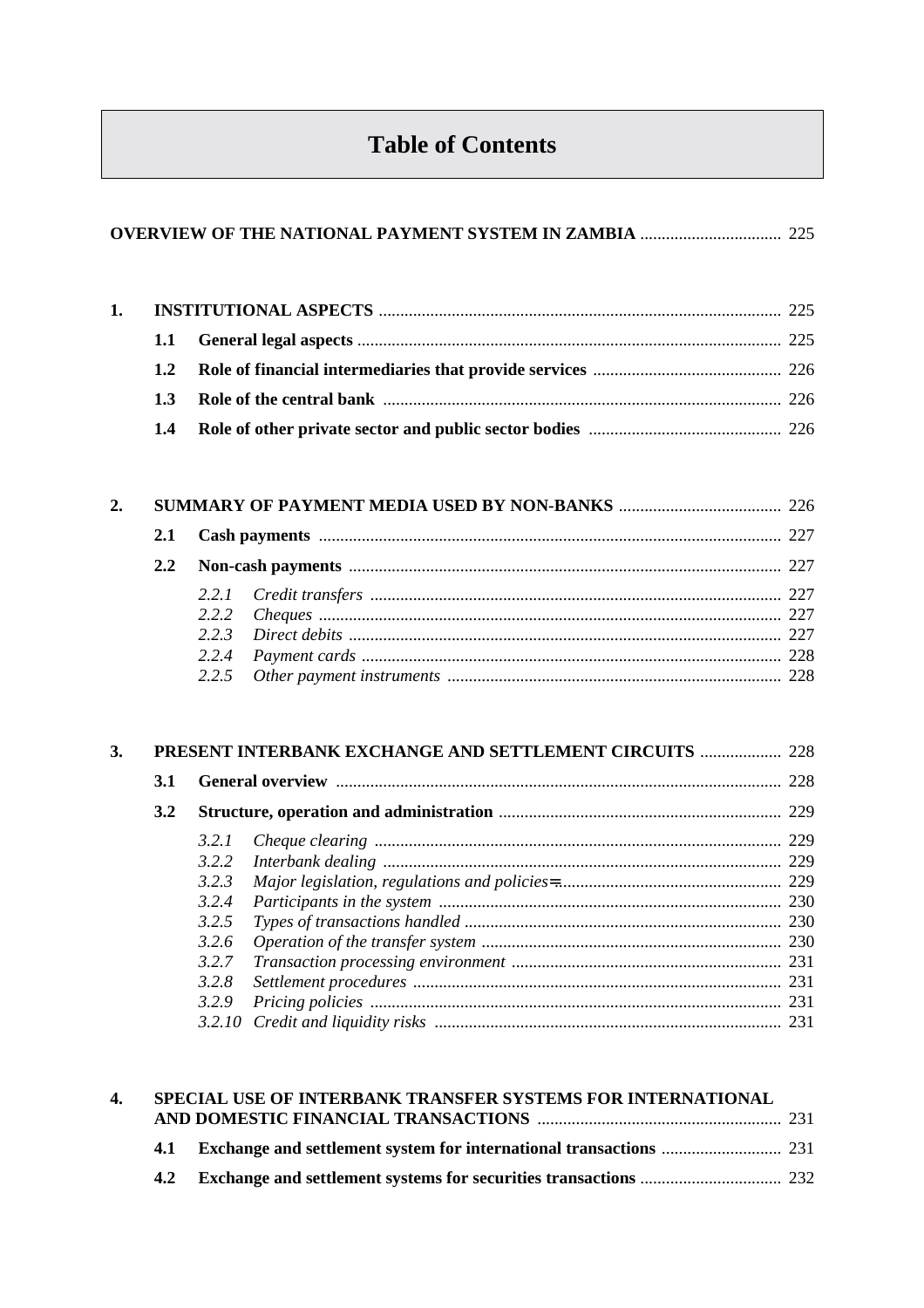| 5. |     | THE ROLE OF THE CENTRAL BANK IN INTERBANK |  |
|----|-----|-------------------------------------------|--|
|    | 5.1 |                                           |  |
|    |     |                                           |  |
|    | 5.2 |                                           |  |
|    |     |                                           |  |
|    | 5.3 |                                           |  |
|    | 5.4 |                                           |  |

| 6. |  |  |  |  |  |
|----|--|--|--|--|--|
|    |  |  |  |  |  |
|    |  |  |  |  |  |

| $T_2$ ki |
|----------|
|----------|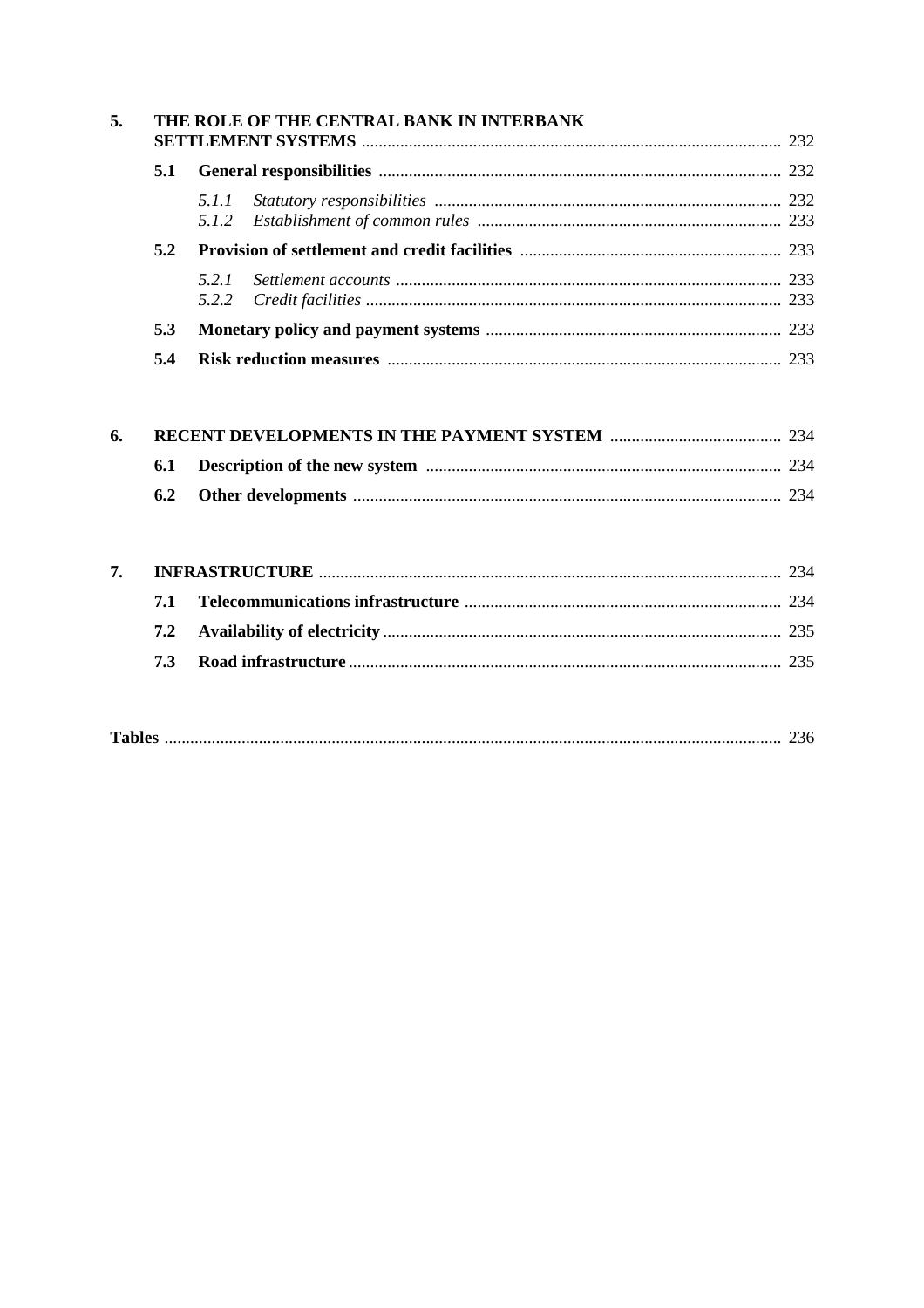## **OVERVIEW OF THE NATIONAL PAYMENT SYSTEM IN ZAMBIA**

In Zambia very little was done to modernise the payment system, given its economic and political background of a centrally controlled, command economy. With the advent of a liberalised market economy in 1991 (when the new government came into power), serious work was started with the help of international organisations like the International Monetary Fund and World Bank to look at payment system issues. Since then, various research and studies have been undertaken into payment systems. Risks have been identified and corrective measures put in place to modernise the payment system to ensure cost-effective, rapid and secure payments to promote trade and economic growth.

The programme of modernisation has resulted in:

- the formation of the National Payment Systems Committee (NPSC) for policy formulation and implementation (with various working groups);
- creation of an independent Clearing House operated and managed outside the Bank of Zambia;
- a reduction in clearing times for cheques;
- introduction of the Electronic Clearing House (to be implemented);
- bank/branch interconnection, i.e. by VSAT; and
- development of new supervision standards.

The main payment instruments are cash and cheques. The central bank is the sole issuer of notes and coins and operates settlement accounts for clearing banks.

# **1. INSTITUTIONAL ASPECTS**

#### **1.1 General legal aspects**

Currently there is no specific legislation that governs the payment systems *per se*, but the payment system draws its legal backing from various legislation such as:

- Bank of Zambia Act 1996;
- Banking and Financial Services Act 1994 (BFSA);
- Bills of Exchange Act 1882 and Cheque Act 1989;
- various statutory instruments;
- other statutes for non-bank entities such as Building Societies Act, Insurance Act, Development Bank of Zambia Act and Cooperative Societies Act;
- Transitional Zambia Clearing House Rules;
- agreements between payment service provider and customers.

The cheque is the major payment instrument in Zambia and its issue and acceptance is determined by the Bills of Exchange Act and Cheques Act of 1882 and 1989 respectively.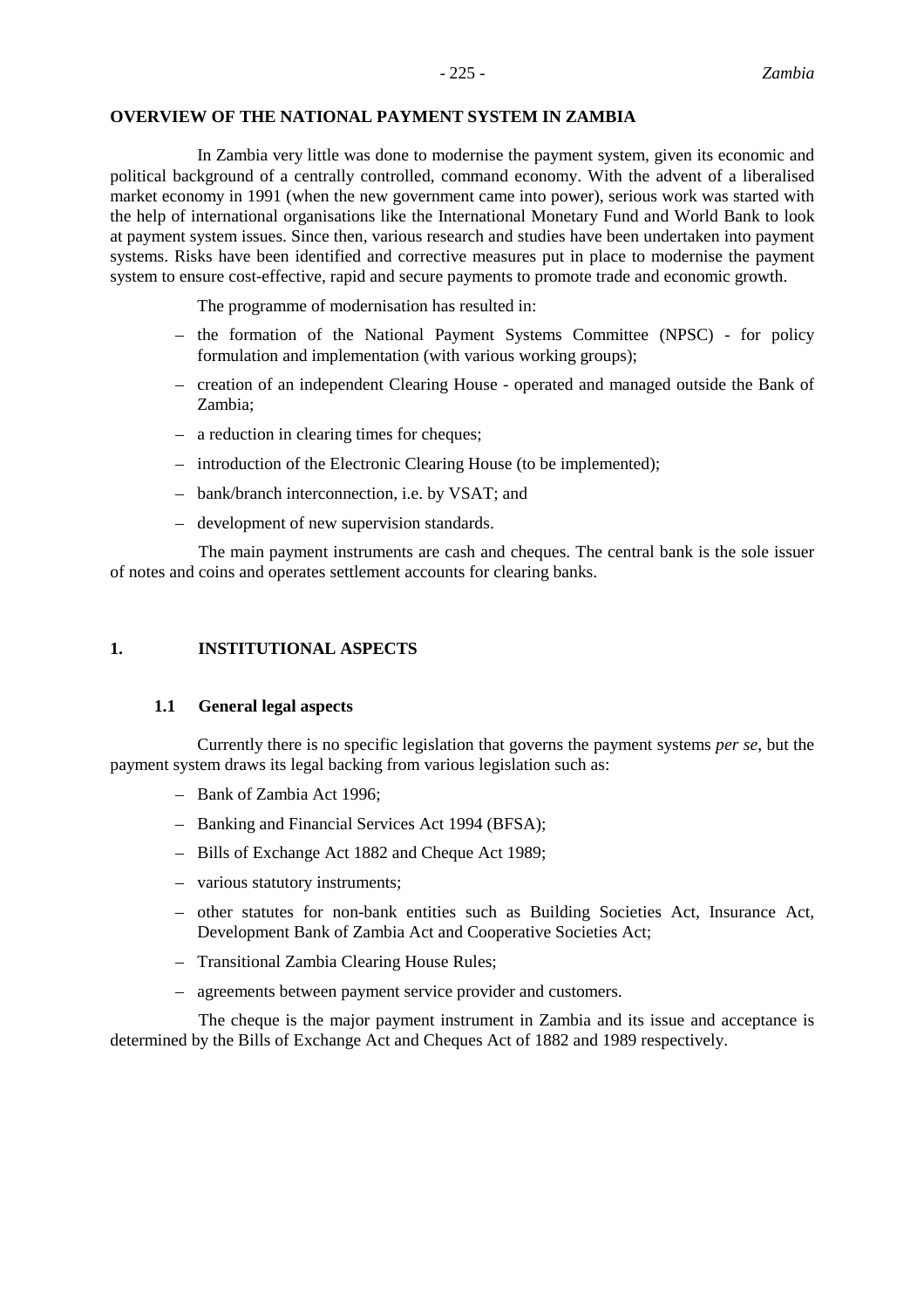#### **1.2 Role of financial intermediaries that provide services**

There are various providers of payment services and they can be classified as banks (registered commercial banks) and non-banks.

Non-bank financial institutions include the Post Office, the Savings Bank, building societies, specialised lending institutions and other institutions providing financial services.

Commercial banks hold a banking licence while non-banks hold a financial institution licence under the Banking and Financial Services Act. Others are established under specific legislation.

There are 22 registered commercial banks, one Savings Bank, one Cooperative Bank, three building societies, six specialised non-bank financial institutions and one Post Office.

Non-bank financial institutions are involved in the provision of various services such as money transmission, credit provision and mobilisation of savings. Most rural areas are served by these institutions.

## **1.3 Role of the central bank**

The central bank (Bank of Zambia) has by law the general functions of:

- maintenance of price and financial system stability through the formulation and implementation of appropriate monetary and supervisory policies;
- issuing of bank licences, supervising and regulating the activities of banks and financial institutions to promote safe, sound and efficient payment mechanisms;
- issuing of notes and coins;
- acting as banker and fiscal agent to the Government;
- supporting the efficient operation of the exchange system; and
- acting as advisor to the Government on economic and monetary management.

The central bank also provides current accounts for commercial banks for settlement of commercial banks' transactions and it participates in the Zambia Clearing House.

#### **1.4 Role of other private sector and public sector bodies**

The Zambia Clearing House is a private organisation comprising commercial banks and the Bank of Zambia that operates and manages the clearing house for the clearing of cheques. Currently there are two clearing houses for cheques, one for local currency and the other for foreign currency denominated in US dollars and British pounds sterling.

# **2. SUMMARY OF PAYMENT MEDIA USED BY NON-BANKS**

Cash payments (notes and coins) remain the predominantly used retail payment media in shops and between individuals and have shown a growing trend in the last few years. There is no maximum limit to the amount of notes and coins that can be accepted as legal tender. For non-cash payments, the cheque is the predominant media used by both individuals and corporate entities.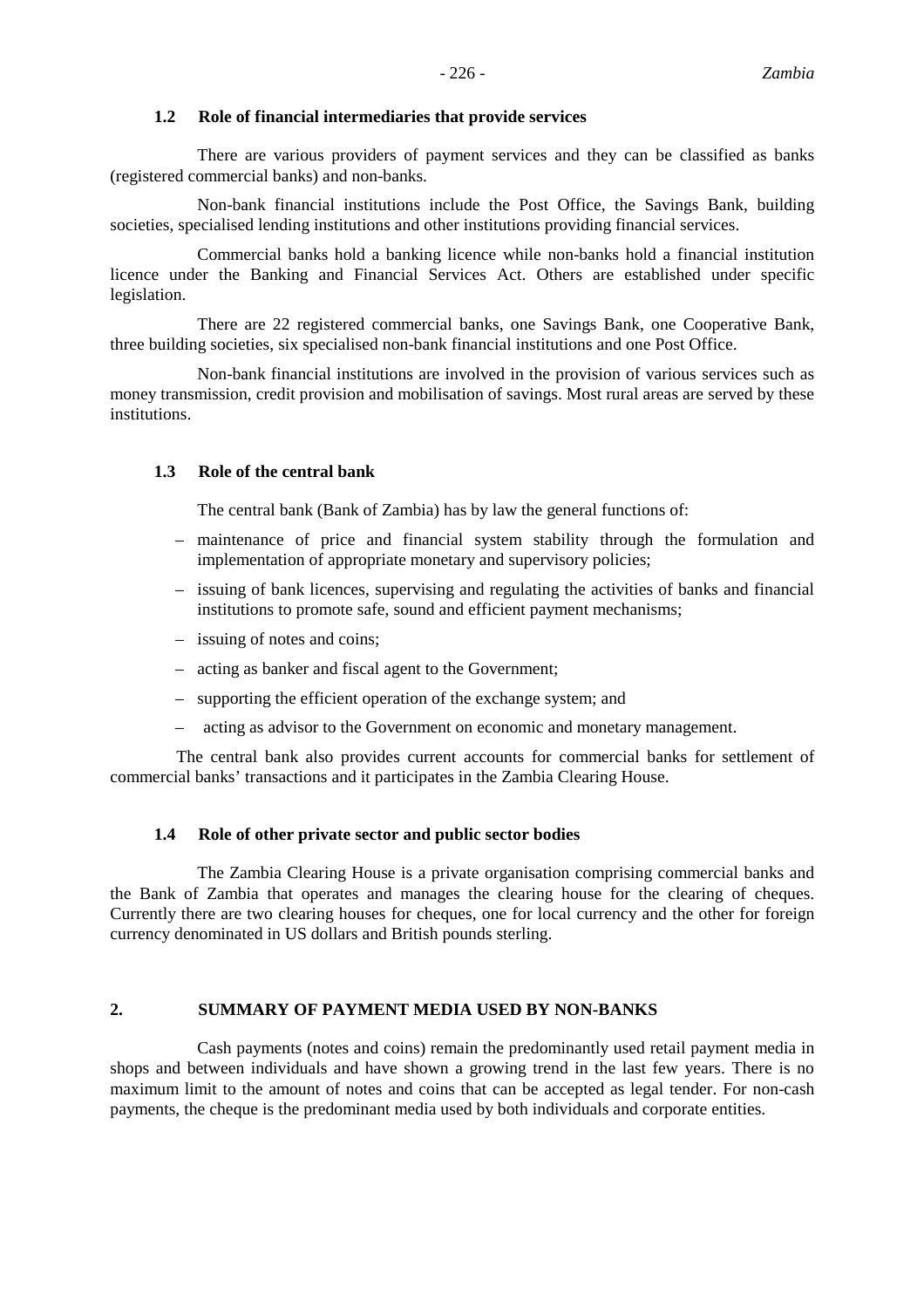# **2.1 Cash payments**

Legal tender in Zambia is Kwacha and Ngwee, denominated as follows:

- Notes: Kwacha 10,000, 5,000, 1,000, 500, 50, 20
- Coins: Kwacha 10, 5 and Ngwee 50, 25

A Ngwee is 1/100 of a Kwacha.

The value of notes in circulation in relation to total cash in circulation is 99.86%. In 1995 the share of cash (notes and coins) in circulation in the hands of the public of  $M1<sup>1</sup>$  and  $M2<sup>2</sup>$  was 32.7% and 17.8% respectively.

## **2.2 Non-cash payments**

The main non-cash payment media used by the non-banks is the cheque. There are other instruments like credit/debit cards which have recently been introduced by some banks. The Post Office plays an important role in money transmission in rural areas through telegraphic transfers and money orders.

# *2.2.1 Credit transfers*

The use of credit transfers is very limited. The main credit transfers are government transfers of salaries to various civil servants' accounts with commercial banks to reduce issuing of many individual cheques. Banks with a wide network of branches accept, at a fee, individual credit transfers to another branch account holder. There is no developed credit transfer system for utility companies like ZESCO (electricity bills) and ZAMTEL (telephone bills). To some extent large corporate companies transfer certain payments by instructing their bank to debit their account and credit the payee's bank account. These transfers are normally same day, large-value and settled through the central bank.

#### *2.2.2 Cheques*

Cheques are the most used payment media. Banks issue cheques to their customers on various types of accounts on which cheques can be drawn.

Only banks with settlement accounts at the central bank issue cheques. A cheque is an acceptable media especially for large amounts which would not be settled by cash. However, its popularity and acceptability is limited by a number of factors, such as the clearing period which ranges between four and eighteen working days for local and up-country cheques respectively and the high incidence of fraud. These two issues are being addressed under the payment system modernisation programme.

Most payments by employers to employees, for utilities, goods and services are made by cheque. To improve the acceptability of cheques, some banks are issuing cheque guarantee cards.

# *2.2.3 Direct debits*

While cheques are the predominant non-cash payment instrument, banks and the Government are promoting other paperless payment media such as direct debits and standing payment

<sup>1</sup> M1 is defined as currency in circulation, demand deposits and bills payable

<sup>2</sup> M3 is defined as M1 plus time and savings deposits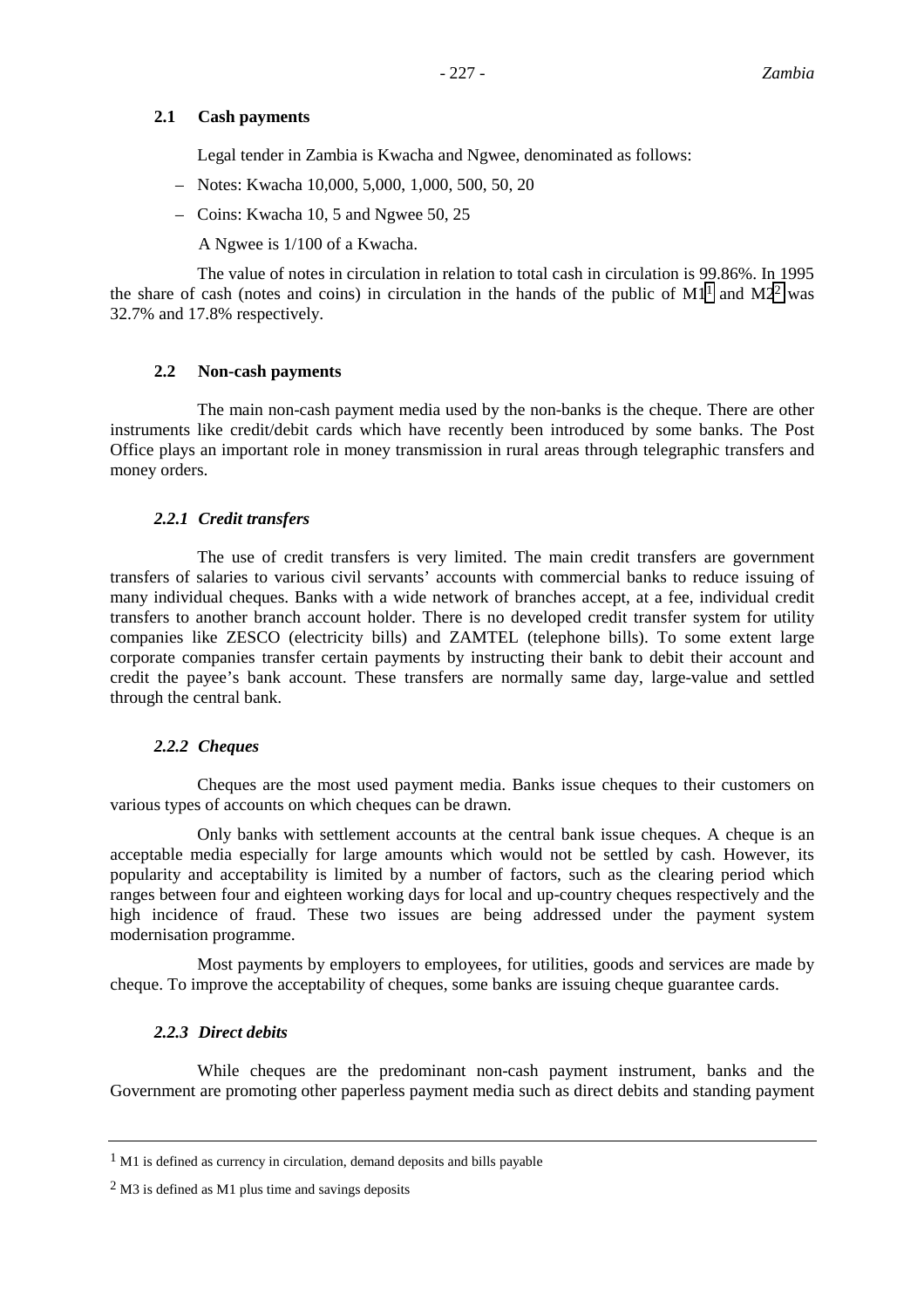- 228 - *Zambia*

orders. These instruments are perceived as an improvement in providing an efficient service to customers by reducing the number of cheques issued for salary payments. Though currently these instructions are paper based, it is envisaged that large organisations that generate a large number of these payments will prepare them in electronic form for direct debiting of the organisations accounts and direct crediting of employee accounts.

Direct debits for the settlement of utility bills has not yet developed and such payments are made either by cash or cheque.

# *2.2.4 Payment cards*

A variety of cards have been issued by the major banks and one non-bank for local use only.

*Debit cards*. One bank issues debit cards to its customers which are used in the bank itself (through its branches), hotels, filling stations and some supermarkets. The customer's account is debited on the use of the card.

*Credit cards*. One non-bank financial institution issues a credit card to its customers which is used in selected outlets. Customers are given a time limit within which to settle the bill.

*Cheque guarantee cards*. One bank issues its customers with cheque guarantee cards for amounts up to K 200,000 per transaction.

*ATM and POS networks*. In the last two years two banks have introduced ATMs at some of their branches for cash withdrawals. These ATMs are for the exclusive use of each bank except for a few remote (rural) branches.

# *2.2.5 Other payment instruments*

*Post Office*. The Post Office service also plays a marginal role in funds transfer through its branch network throughout the country. The main instruments used are:

- postal orders;
- money orders; and
- telegraphic money transfers.

These are mainly local transactions. The Post Office also plays an important role in retail money transmission through its network for the remittance of Government pensions to retired civil servants.

*Traveller's cheques*. Most banks issue international traveller's cheques like VISA, Thomas Cook, American Express and Master Card denominated in US Dollars or British pounds sterling for international travel. Local traveller's cheques denominated in Kwacha are issued and acceptable in most outlets and for customs payments.

# **3. PRESENT INTERBANK EXCHANGE AND SETTLEMENT CIRCUITS**

# **3.1 General overview**

There are two distinct interbank exchange and settlement systems, one based on bilateral settlement (bank to bank, interbank dealing) and the other based on multilateral net clearing and settlement (through the Clearing House). The interbank dealing caters for large-value transactions of a time critical nature and provides same day value. The Clearing House transactions are small-value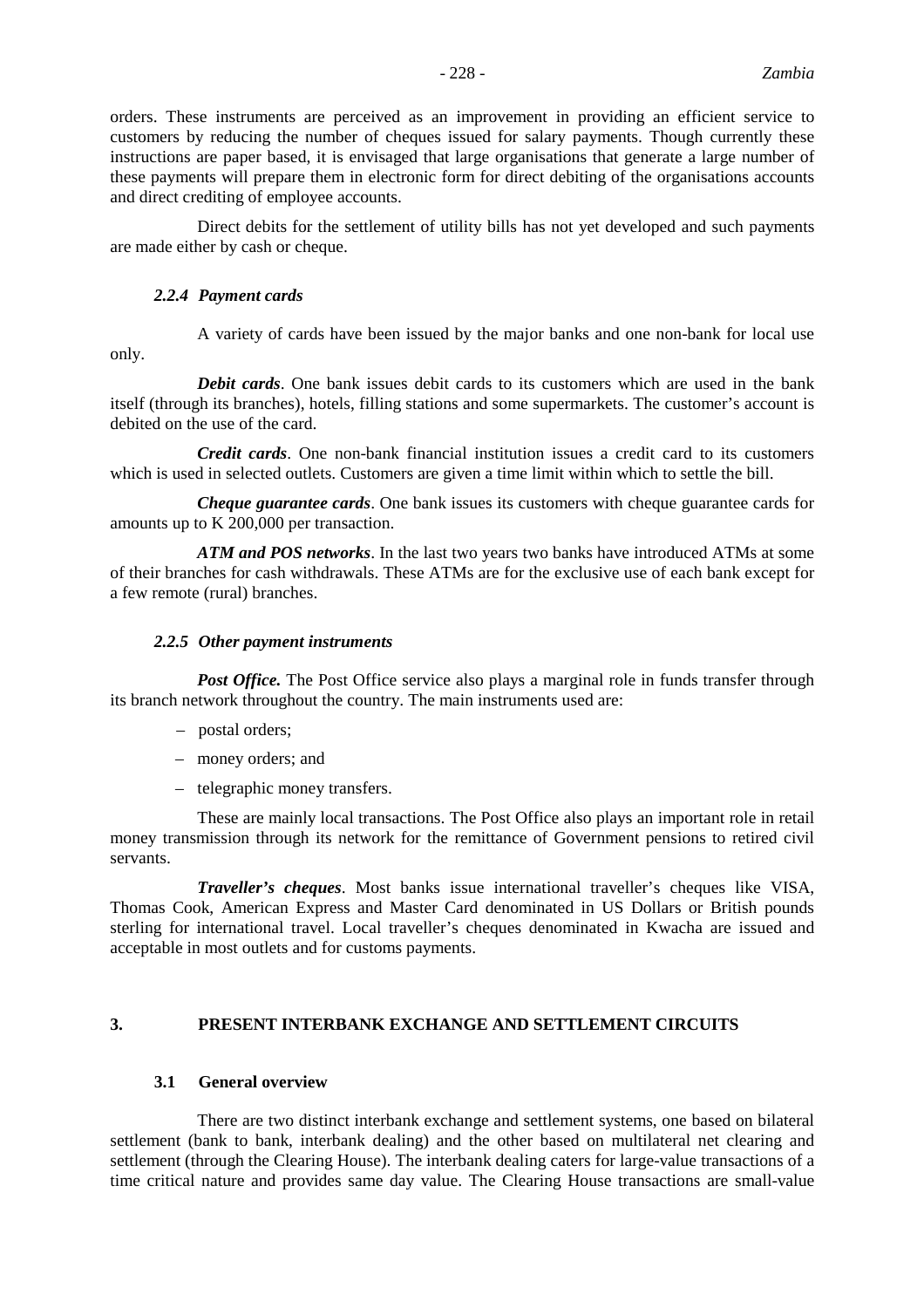cheque payments. Settlements from the interbank dealing and the Clearing House are through the books of the central bank at the end of day.

Interbank dealing settlements are on a bilateral gross basis under advice and authority from the paying bank, while Clearing House settlements are on a multilateral net basis advised by the Controller of the Lusaka Local Clearing House.

#### **3.2 Structure, operation and administration**

#### *3.2.1 Cheque clearing*

Two cheque clearing exchange systems operate as:

- the Transitional Zambia Clearing House, operated and managed by the Bankers Association of Zambia with ten (10) operating centres; and
- the foreign currency clearing operated by the Bankers Association of Zambia with one clearing centre in Lusaka.

The Transitional Zambia Clearing House deals in cheques denominated in local currency while the foreign currency clearing deals in foreign currency denominated cheques drawn on banks in Zambia. Settlement is through the banks' correspondent banks.

For local currency cheque clearing, banks meet at the clearing centres every working day at 9 a.m. to exchange paper collected the previous day on a multilateral basis. The main controlling centre is in Lusaka; the other nine centres communicate their net multilateral clearing positions to the Controller at the Lusaka Local Clearing House. The net balances from all centres are consolidated and advised to the Bank of Zambia for settlement. Settlement will only be effected if all banks have sufficient credit balances on their accounts with the central bank.

#### *3.2.2 Interbank dealing*

The interbank dealing transfer system operates from 8.30 a.m. to 3 p.m. Banks with paying instructions will deliver these instructions to the central bank for debiting and crediting banks' accounts. Instructions that are not covered by sufficient credit balances will not be settled and concerned parties informed accordingly to make arrangements to make good their accounts to facilitate settlement.

#### *3.2.3 Major legislation, regulations and policies*

There is no specific legislation in place dealing with the processes of interbank exchange (dealing), clearing and settlement. Legislation is drawn from the various Acts and Statutes referred to in section 1.1. Various rules are drawn up for each system, such as the Rules of the Transitional Zambia Clearing House (TZCH) and Rules of the Foreign Currency Clearing House. Interbank exchange is based on bilateral agreement between banks.

Rules and regulations pertaining to the Clearing Houses are formulated by the Bankers Association of Zambia with the agreement of the Bank of Zambia as supervisor of the financial system. These rules cover membership criteria, daily deadlines, irrevocability and finality of settlements, settlement obligations, responsibilities and liabilities of participants, collateral requirements, etc.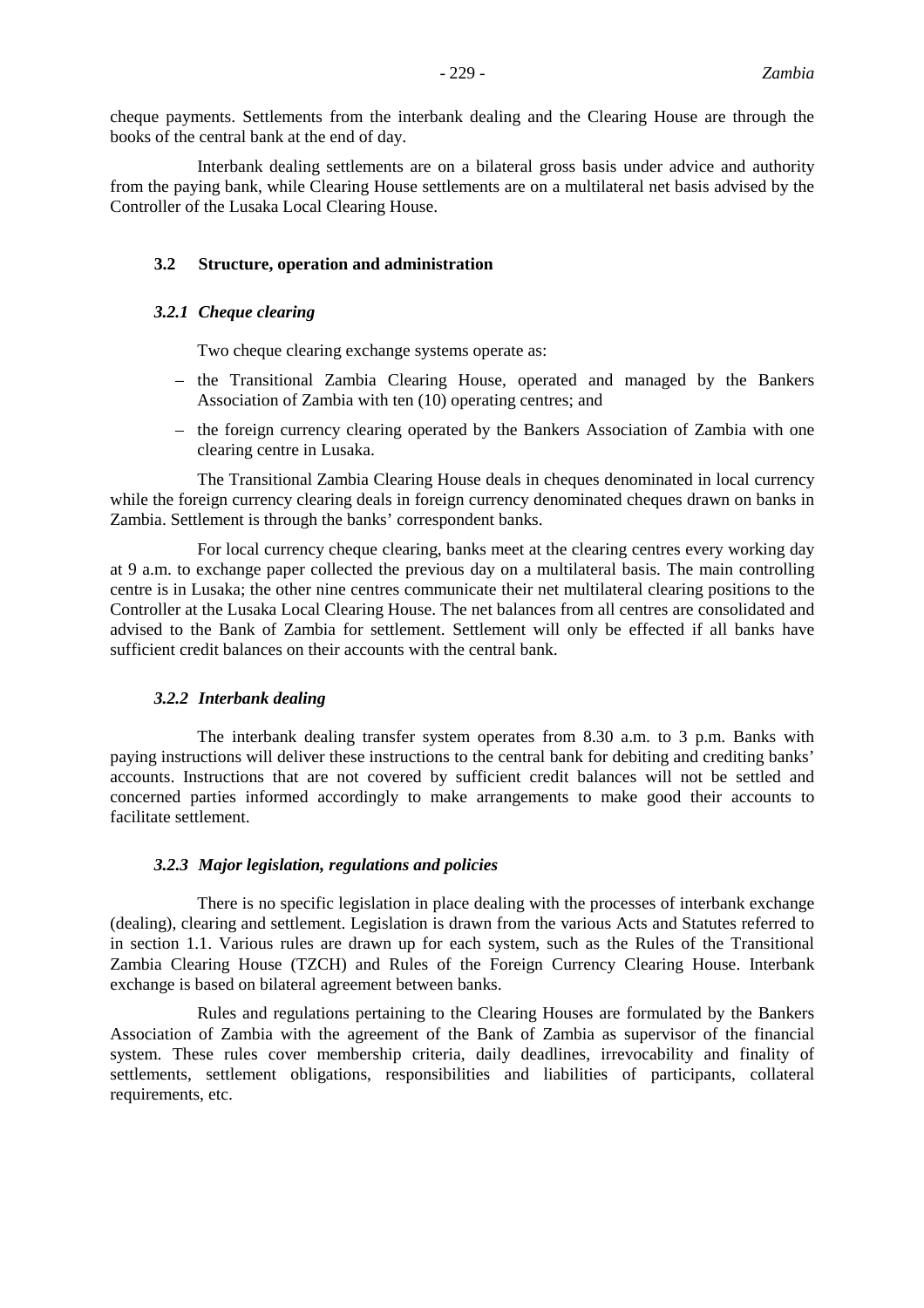# *3.2.4 Participants in the system*

Participation in the Clearing Houses is set in the Rules. Though the rules are silent on the agency relation, this is possible as long as all paper that is introduced through this agency (indirect) is the responsibility of the direct member.

Membership criteria for TZCH (extracts from TZCH Rules):

- technical competence to participate in the TZCH and Local Clearing House;
- meet all prudential regulations and other Financial Supervision Department requirements of the Bank of Zambia (BOZ) for registered banks;
- admission to the TZCH will not adversely affect the integrity and efficiency of the interchange, clearing and settlement system;
- paper interchange annually will not be less than 0.5% in value or volume of the total eligible items interchanged annually;
- agree to pay entrance fees required by the Bankers Association of Zambia (BAZ);
- open to the public for a period of six months;
- transfer to the BOZ cash or eligible securities with a current market value as determined by the BOZ as collateral for the clearing.

Membership criteria for Foreign Currency Clearing House:

- must be a member of the BAZ;
- admission is by unanimous decision of the member banks upon receipt of application;
- must have a settlement account with a foreign correspondent bank.

# *3.2.5 Types of transactions handled*

The eligible items for interchange in the Clearing House are authorised debits, bills of exchange, cheques, clearance vouchers, debits relating to service charges, promissory notes and returned items. The most prominent items processed are cheques and clearance vouchers.

# *3.2.6 Operation of the transfer system*

The clearing system is paper based with a manual exchange of instruments. All participating banks meet at clearing centres and exchange paper in sealed stamped envelopes. The purpose of the clearing house is to facilitate the exchange of paper multilaterally, determine and agree upon the net settlement positions. Processing is done at each banks' clearing branch.

The clearing process starts at 9 a.m. and continues to 10 a.m. At 11 a.m. the Controller of the Lusaka Local Clearing will be advised of net clearing balances from all other local clearing centres for the consolidation of the balances of all the clearing centres. The Bank of Zambia is then advised to effect settlement.

Settlement is concluded at 12 noon and confirmed with the Controller of the Lusaka Local Clearing House. Where a participant fails to arrange for settlement (an insufficient credit balance) by 12 noon, the participant is given two hours in which to source funds to finalise settlement by 2 p.m. Should this fail, the participant's collateral will be liquidated to facilitate settlement and the participant suspended from the clearing. The participant will be reinstated after meeting the conditions for membership.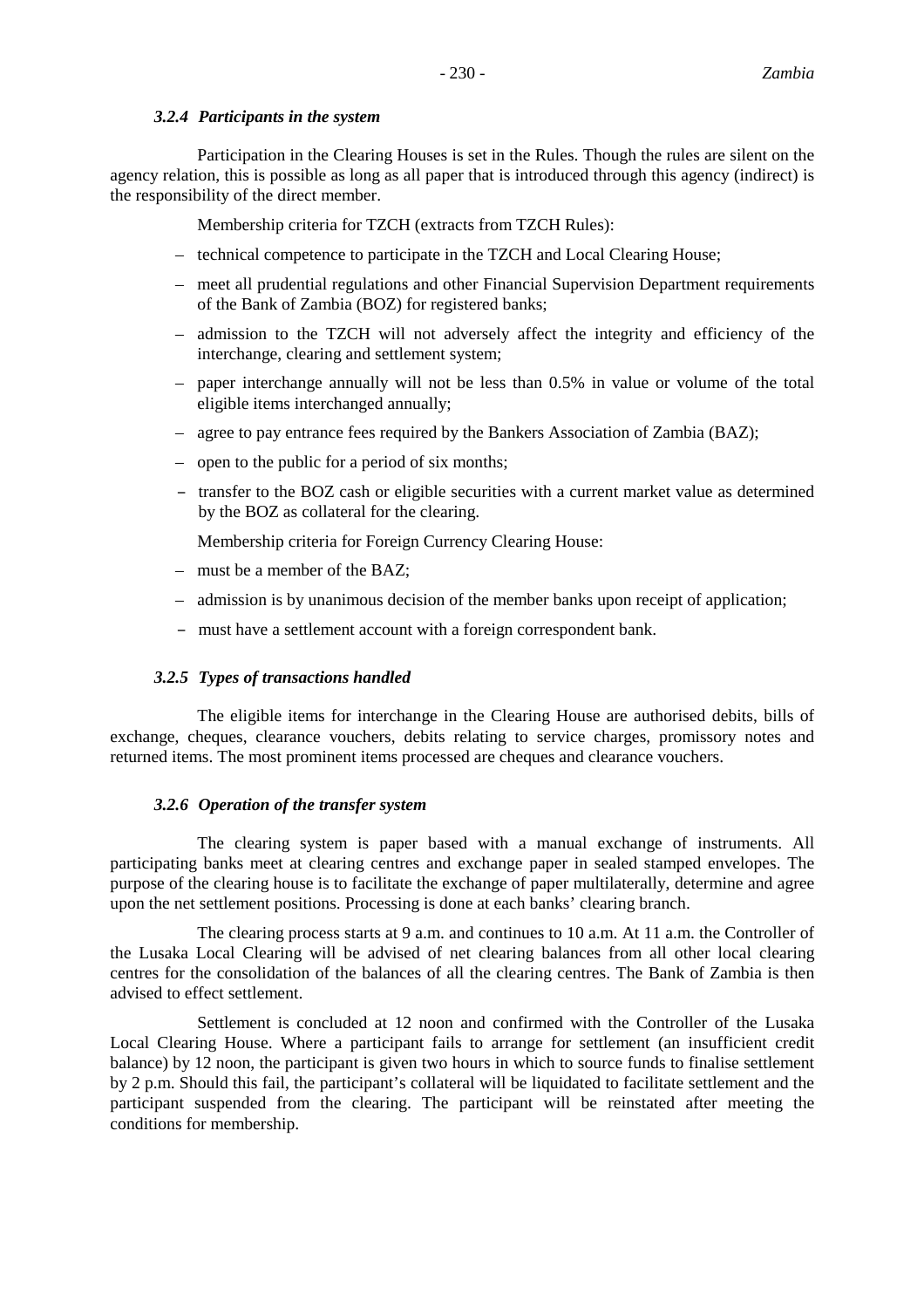#### *3.2.7 Transaction processing environment*

The clearing process is manual. Cheques are exchanged at the local clearing centres. The result of each local clearing centre is communicated to the Lusaka Local Clearing House for consolidation.

#### *3.2.8 Settlement procedures*

Settlement is through the central bank books under advice from the Controller of the Lusaka Local Clearing House. Settlement will only be confirmed to the Controller if all participants have adequate funds in their accounts with the central bank.

Settlement is final and irrevocable once confirmed by the central bank and passed through the central bank books. However, finality between the customer and bank depends on the clearing period (refer 2.2.2) as stipulated in the rules according to zones.

Unwinding is not applicable to clearings. A bank that fails to arrange for settlement will be excluded from that day's clearing, and settlement will not be confirmed until all banks meet their obligations.

#### *3.2.9 Pricing policies*

When the Clearing House was under the operation of the central bank, a monthly minimum fee of K 250,000 per bank was charged for Clearing House services. The fee did not reflect the actual cost of the service. Under the management of the Bankers Association of Zambia, the fee will be based on full cost recovery.

#### *3.2.10 Credit and liquidity risks*

Participants are required to lodge securities as collateral for clearing to ensure that settlement can be completed if a bank fails to arrange sufficient funds for settlement. This limits credit risk to the central bank. However, in certain cases, collateral may be inadequate to cover the clearance in full, thus exposing the Bank to credit risk.

In terms of liquidity risk, if a bank fails to settle an obligation in full at the time of settlement, collateral is liquidated to finalise settlement. However, the extent of the credit risk that banks are exposed to from other participants is difficult to determine due to the non-availability of information, especially on off-balance-sheet items.

# **4. SPECIAL USE OF INTERBANK TRANSFER SYSTEMS FOR INTERNATIONAL AND DOMESTIC FINANCIAL TRANSACTIONS**

#### **4.1 Exchange and settlement system for international transactions**

Most exchange and settlement of international transactions is based on correspondent banking. Settlement of international transactions is done by each bank through correspondent banking arrangements with other foreign banks, not necessarily through the central bank. The central bank has its own correspondent banking relationships with other central banks and selected commercial banks.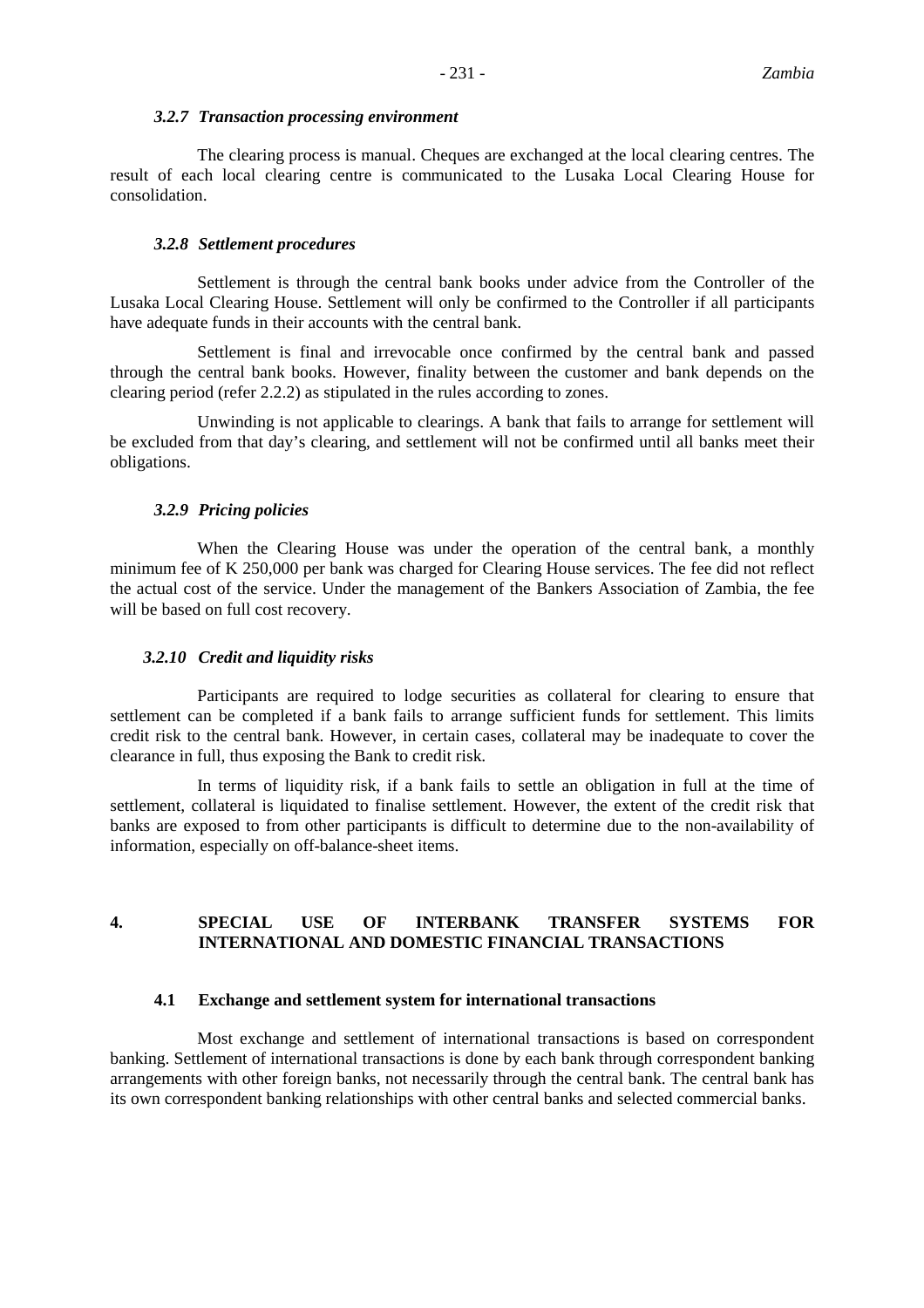Each bank uses its own network for international payments and the most notable are:

- telex;
- SWIFT; and
- CITI Pay Link (this is a Citi Bank communication system for secure funds disbursements - Citi Bank Zambia Limited uses it to communicate with other Citi Bank Offices worldwide and local Citi Bank customers also use it to communicate with the local branch).

The major currencies traded are US dollars, British pound sterling and the South African

rand.

Few outlets (restaurants, retail shops and hotels) accept international credit cards. Traveller's cheques are widely accepted in banks and other outlets as an instrument for international payments.

# **4.2 Exchange and settlement systems for securities transactions**

The securities markets in Zambia can be classified into a market for Government securities (bonds and Treasury bills) and a Stock Exchange for private securities (stocks, shares and investment unit funds).

Government securities are sold on behalf of the Government by the central bank, which also acts as the primary market for rediscounts of Treasury bills.

Settlement of Government securities is through the books of the central bank as only banks participate directly in the purchase of these securities. All other investors in Government securities have an indirect participation through the banks.

The settlement of transactions resulting from dealing on the stock exchange is made through the brokers' commercial banks.

# **5. THE ROLE OF THE CENTRAL BANK IN INTERBANK SETTLEMENT SYSTEMS**

# **5.1 General responsibilities**

The central bank plays an important role in the interbank settlement system through:

- (a) participation in the settlement systems on its own account and on the government account, by direct membership of the Clearing House;
- (b) maintenance of settlement accounts for commercial banks;
- (c) sale of government securities and maintenance of securities registers;
- (d) issue of notes and coins; and
- (e) supervision and regulation of banks and financial institutions.

# *5.1.1 Statutory responsibilities*

The central bank has statutory responsibilities under the Bank of Zambia Act and Banking and Financial Services Act. These relate to licensing, supervision, regulation of banks and financial institutions, promotion of efficient payment mechanisms and sponsorship of legislation.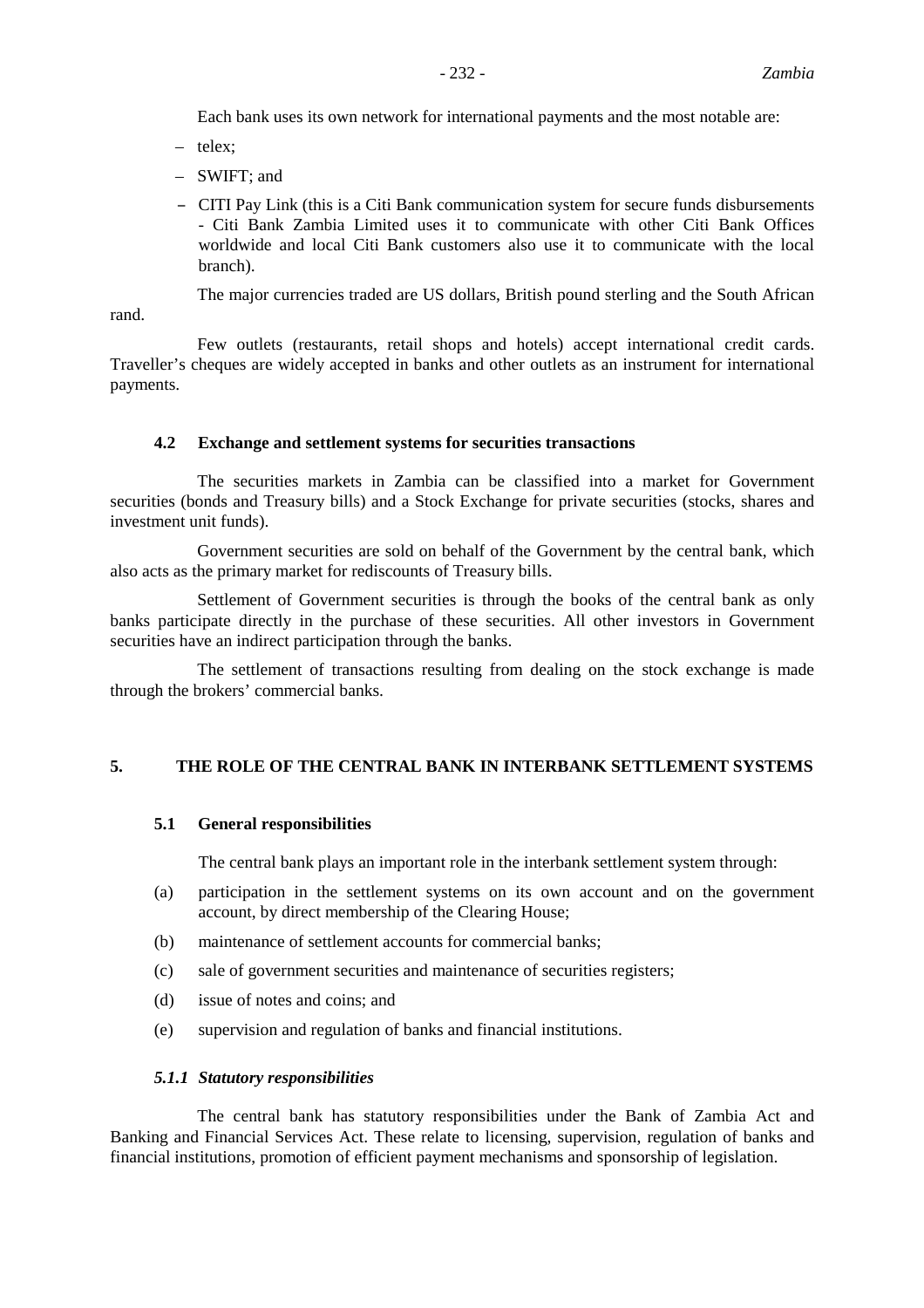#### *5.1.2 Establishment of common rules*

The central bank participates in the formulation of various rules, standards and procedures both as a member and regulator. The interdependencies of different functions of the central bank make the Bank an active participant in payment system issues to ensure coordination and cooperation in all sectors of the economy to ensure stability of the financial system. The central bank also provides technical and administrative support to the National Payment Systems Committee (NPSC). The NPSC provides a forum for discussions on matters relating to payment systems with all stakeholders.

# **5.2 Provision of settlement and credit facilities**

## *5.2.1 Settlement accounts*

The central bank provides settlement accounts to all banks to facilitate the settlement of member obligations arising from clearances, securities, foreign currency and interbank transactions. The account is also used for cash withdrawals and deposits.

#### *5.2.2 Credit facilities*

The central bank may provide credit facilities for settlement on specific request from a bank with approval of the Board.

# **5.3 Monetary policy and payment systems**

The execution of monetary policy is one area that has a direct relationship with payment systems in the Bank of Zambia. The Bank may have to provide liquidity as a result of the clearing and settlement process and this may have monetary implications. There is, therefore, a need to monitor the process to effectively assess the impact.

#### **5.4 Risk reduction measures**

As a result of the studies referred to in the introduction, measures such as the separation of the clearing (Clearing House) from settlement (Bank of Zambia) have been implemented so that Bank of Zambia is no longer a guarantor of every settlement from clearing. It has given the Bank of Zambia the independence to reject settlement of the clearing if a participant has insufficient funds to settle the clearing. Secondly, membership of the Transitional Zambia Clearing House requires members to lodge securities with Bank of Zambia as collateral against adverse clearings. In case of the failure of a member to settle, the collateral can be liquidated to cover the clearing and thus limit the risk to other banks.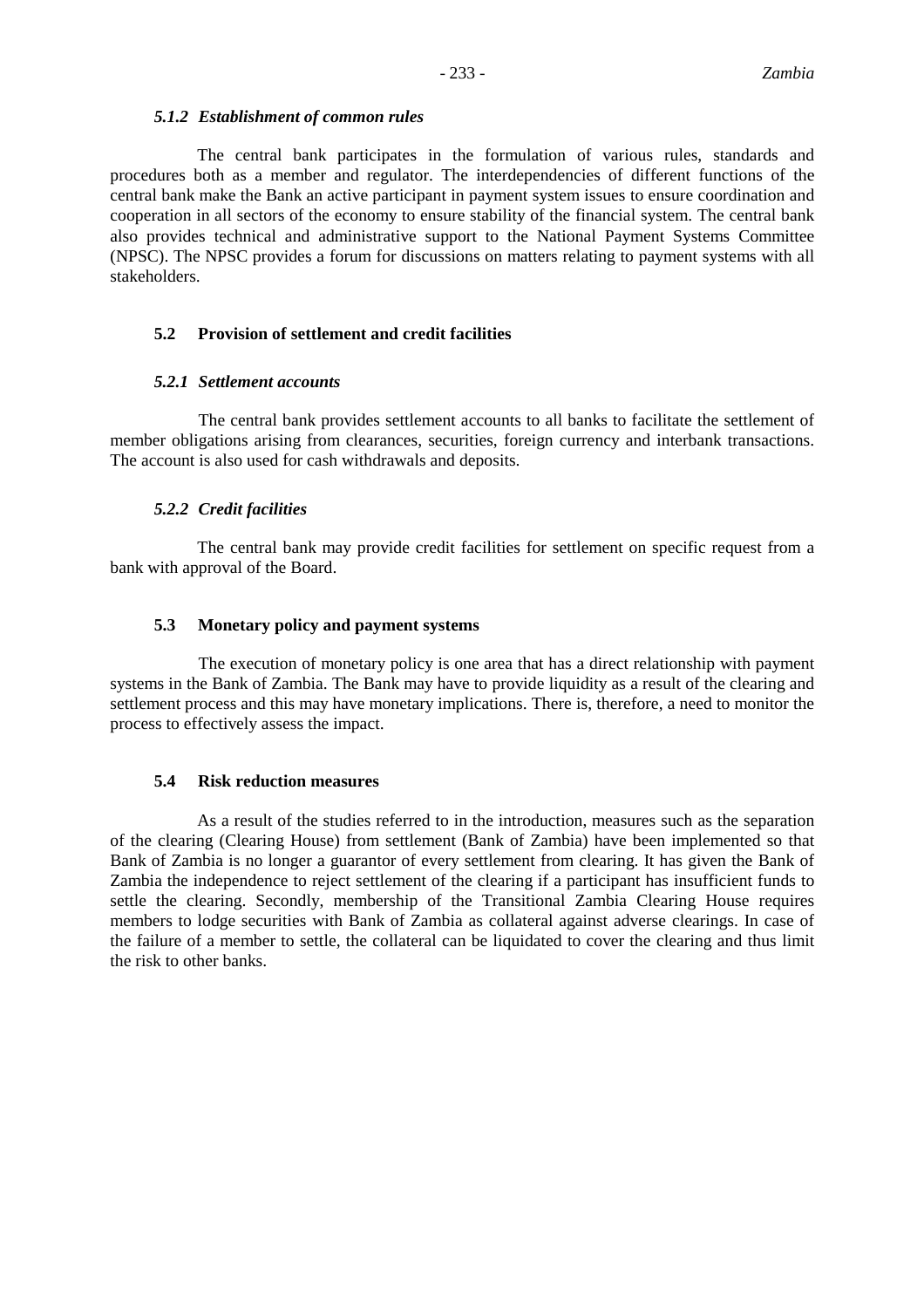# **6. RECENT DEVELOPMENTS IN THE PAYMENT SYSTEM**

## **6.1 Description of the new system**

The liberalisation of the financial sector clearly dictated the need for a robust payment system that could respond to changes because it was recognised that:

- (a) Zambia needed to develop its financial markets;
- (b) Zambia needed to attract international investors with access to modern, secure, rapid payment arrangements;
- (c) payment system risks and exposures were rising as the values and volumes of payments increased;
- (d) Zambia needed to provide appropriate infrastructures and standards;
- (e) supervision and regulation of the financial sector was required.

The NPSC was formed with a cross section of representative members from the central bank, banks, Government, industry and consumers to provide a forum for discussion and policy formulation and implementation in relation to modernising the payment system on a sound legal foundation.

The NPSC has since formed working groups to investigate and recommend appropriate measures for:

- (a) clearing arrangements;
- (b) intra/interbank communications;
- (c) electronic clearing;
- (d) supervision of the payment system;
- (e) legislative changes.

The work of NPSC has resulted in the transfer of the Clearing House from Bank of Zambia and formation of an independent Clearing House run and managed by the Bankers Association of Zambia. At the same time clearing times have been rationalised and speeded up for the provision of final funds to depositors.

#### **6.2 Other developments**

The NPSC is continuing work in other areas such as the development of intra/interbank communication, introduction of MICR cheque processing and electronic clearing, recommending changes to legislation and development of payment systems supervision standards.

# **7. INFRASTRUCTURE**

## **7.1 Telecommunications infrastructure**

There are established telecommunication facilities such as telephone, telex, fax and satellite communication throughout Zambia. The telephone service has a public company as the major provider of service, while private companies are emerging to provide mobile telephone services.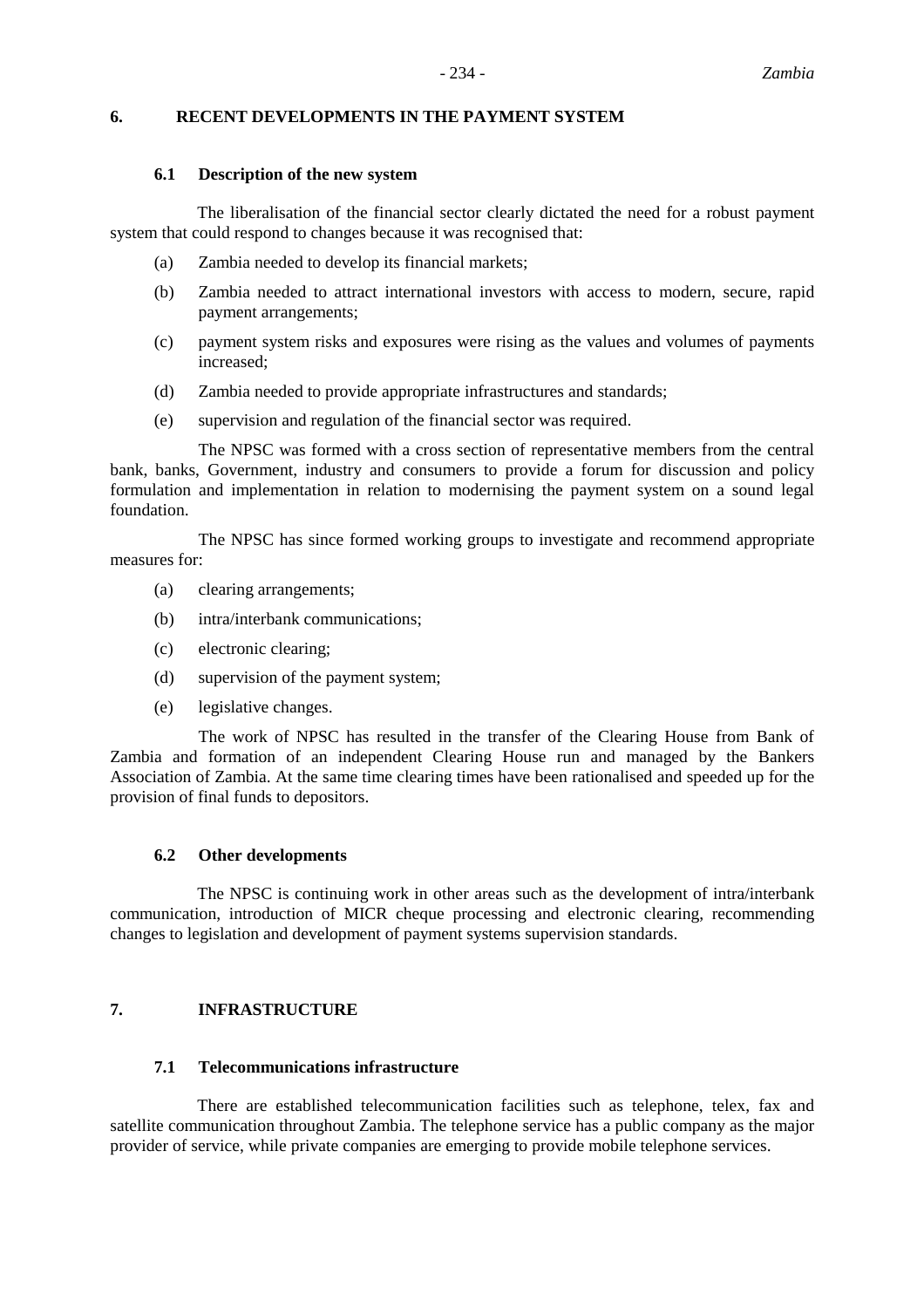Most urban areas are well serviced by telephone, while not all the rural areas have telephone facilities. The advent of satellite communication for those who can afford it is improving communication in rural areas.

The unreliability of the current telephone service has led to delays in the development of efficient communication facilities by banks between head office and branches which has had an adverse effect on funds transfer. However, some banks have moved forward in connecting all their branch networks through satellite links.

The NPSC is also looking at ways of finding a provider of satellite services to the small banks that cannot afford such services on their own in order to improve communication country-wide and to speed up the clearance of customer funds.

## **7.2 Availability of electricity**

Electricity supply is concentrated in the urban areas. However, wherever there is a bank branch there is also an electricity supply of some form.

# **7.3 Road infrastructure**

Zambia has a well-established road network, though most roads are gravel and become impassable in the rainy season. There is a good road network in areas (urban) where most banks are located, providing a valuable service to the payment system.